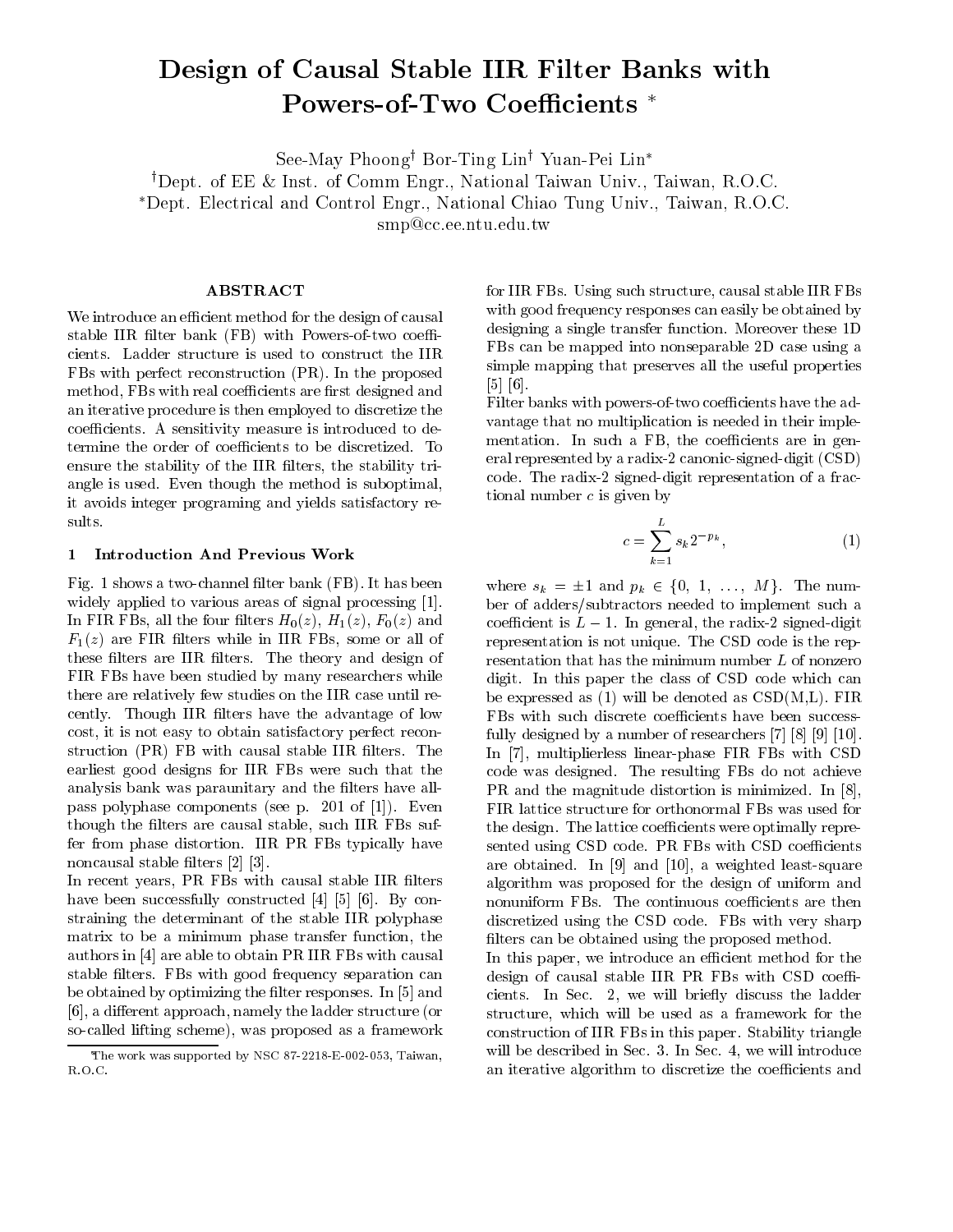

Figure 1: A two-channel filter bank.



Figure 2: The ladder structure for two-channel filter bank.

a design example will be given.

### 2 Two-channel Ladder Structure

Fig. 2 shows the ladder structure for two-channel FBs. Such a structure is also well-known as the lifting scheme $[11]$ . In these FBs, the analysis filters are related to the transfer function  $A(z)$  as:

$$
H_0(z) = \frac{z^{-2N} + z^{-1}A(z^2)}{2},\tag{2}
$$

$$
H_1(z) = -A(z^2)H_0(z) + z^{-4N+1}.
$$
 (3)

The synthesis filters are  $F_0(z) = -zH_1(-z)$  and  $F_1(z) =$  $zH_0(-z)$ . These FBs enjoy many advantages[6]. In this paper, we will exploit the following properties of ladder structure FBs:

- 1. Structurally PR: The FBs have PR for any choice of  $A(z)$ , provided that the analysis and synthesis banks use the same implementation of  $A(z)$ . In particular, the FBs continue to have PR even when the coefficients of  $A(z)$  are quantized.
- 2. Low design cost: As PR is structurally guaranteed, we can optimize the responses of  $H_0(z)$  and  $H_1(z)$ by choosing any  $A(z)$  while preserving the PR at the same time. Two approximation methods are given in  $[6]$ , namely FIR linear-phase PR FBs and<br> $\frac{1}{2}$   $\frac{1}{2}$   $\frac{1}{2}$   $\frac{1}{2}$   $\frac{1}{2}$   $\frac{1}{2}$   $\frac{1}{2}$   $\frac{1}{2}$   $\frac{1}{2}$   $\frac{1}{2}$   $\frac{1}{2}$   $\frac{1}{2}$   $\frac{1}{2}$   $\frac{1}{2}$   $\frac{1}{2}$   $\frac{1}{2}$   $\frac{1}{2}$  causal stable IIR PR FBs. In this paper, we will consider only the IIR case. To get a good IIR low pass filter  $H_0(z)$ ,  $A(z)$  can be chosen as an Nthorder alipass function. The phase response of  $A(z^-)$  $\mathbf{I}$  , and the set of  $\mathbf{I}$ can be optimized so that it approximates the desired phase response:

$$
\angle \phi_{DA}(e^{2j\omega}) = \begin{cases}\n(-2N+1)\omega & \text{if } \omega \in [0, \pi/2]; \\
(-2N+1)\omega \pm \pi & \text{if } \omega \in (\pi/2, \pi].\n\end{cases}
$$
\n(4)

It was shown [6] that if the lowpass filter  $H_0(z)$  obtained by such method has an attenuation of  $x \text{ dB}$ , then  $H_1(z)$  will be a highpass filter with an attenuation of around  $x - 10$  dB. Moreover  $F_0(z)$  and  $F_1(z)$  will be lowpass and highpass filters with an attenuation of  $x - 10$  dB and x dB respectively. Therefore the design of an IIR FB reduces to the design of a single allpass function with the phase constraint in (4).

3. Low implementational cost: To implement such FBs, we need to implement only one transfer function  $A(z)$ . Note that all the computations are done at half the input data rate. Suppose that the allpass function  $A(z)$  has order N, we need a total of only 2N multiplications and  $4N + 4$  additions per input sample to implement both analysis and synthesis banks.

In addition to the above advantages, ladder structure FBs have many other merits. For examples[6], (i) IIR FBs designed using the above phase constraint are guaranteed to be causal stable; (ii) zeros of arbitrary multiplicity at  $\omega = \pi$  of  $H_0(z)$  can be easily imposed in the design, for the purpose of generating wavelets with regularity property; (iv) nonseparable 2D PR FB with IIR filters can be obtained by applying a simple  $1D$  to  $2D$ mapping.

## Stability Triangular for Second-Order IIR Transfer Functions

Given a general Nth-order polynomial, the necessary and sufficient conditions on the coefficients so that the roots of the polynomial lie within the unity circle are still unknown (to our knowledge). Fortunately this is not true for the special case of second-order polynomial. Consider a second-order polynomial of the form

$$
D(z) = 1 + a_1 z^{-1} + a_2 z^{-2}.
$$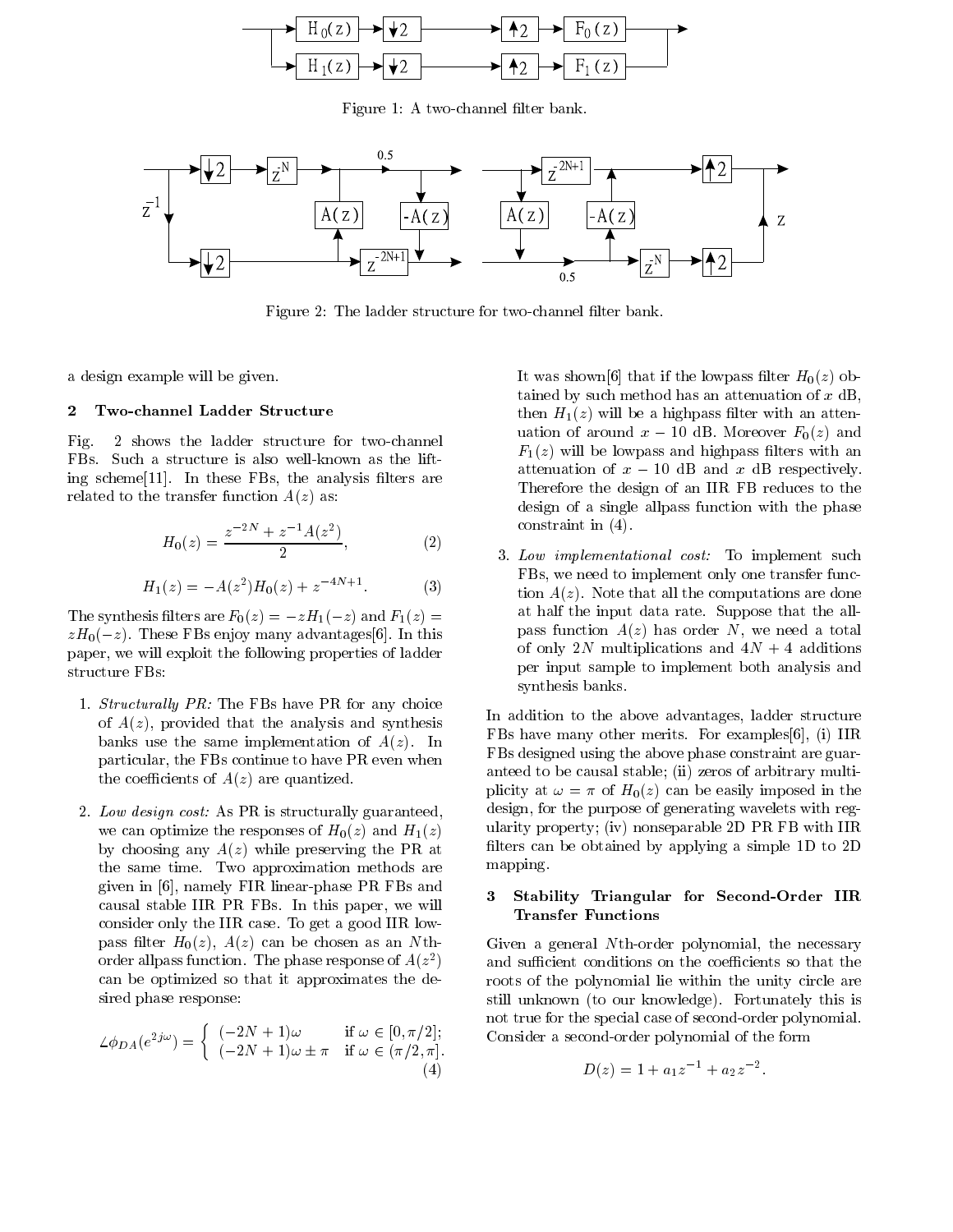It was shown in Homework Problem 2-13 of [1] that the zeros of  $D(z)$  lie strictly inside the unit circle if and only if the coefficients  $a_1$  and  $a_2$  are strictly inside the triangular region shown in Fig. 3.



Figure 3: The stability triangle.

## 4 IIR FBs with CSD Coefficients

As we have mentioned in Sec. 2, using the ladder structure, the design of IIR FBs reduces to the design of a single allpass transfer function:

$$
A(z) = \frac{a_N + a_{N-1}z^{-1} + \ldots + z^{-N}}{1 + a_1 z^{-1} + \ldots + a_N z^{-N}}.
$$

There are many efficient methods for the design of allpass functions with real coefficients satisfying the phase constraint given in (4) [6] [12]. In this paper, we assume that we are given a real coefficient allpass function that satisfies  $(4)$  approximately. To minimize the effect of coefficient quantization on the response, we will consider the cascade form implementation. Suppose that  $A(z)$  is factorized as

$$
A(z) = A_0(z)A_1(z) \dots A_{K-1}(z), \tag{5}
$$

where K is the smallest integer larger than  $N/2$  and  $A_i(z)$  are real-coefficient second-order allpass function:

$$
A_i(z) = \frac{a_{i2} + a_{i1}z^{-1} + z^{-2}}{1 + a_{i1}z^{-1} + a_{i2}z^{-2}}.
$$

Using the cascade form, one can quantize the coefficients of  $A_i(z)$  by directly finding the CSD(M,L) code in (1) that is closest to the original coefficient. In the process of quantization, one can restrict the CSD code of  $a_{i1}$  and  $a_{i2}$  so that they lie strictly inside the stability triangle in Fig. 3. By doing so, we can ensure the stability of the resulting discretized filter. However such direct quantization method will in general result in filters with unsatisfactory response, as we will see in the design exmple. To improve the response of the transfer function, we introduce the following iterative method.

#### Iterative Method for Coefficient Discretization

Instead of discretizing all the factors  $A_i(z)$  simultaneously, we discretize them sequencially. Suppose that  $A_J(z)$  is the first factor to be discretized using CSD code and  $\Delta J(z)$  is the corresponding discretized factor. Let the phase response of  $AJ(z^-)$  and  $AJ(z^-)$  be  $\triangle AJ(e^{-j\alpha})$ and  $\angle A_J (e^{-\gamma \cdot \cdot})$  respectively. Denne

$$
B_J(z) = A_0(z) \dots A_{J-1}(z) A_{J+1}(z) \dots A_{K-1}(z). \tag{6}
$$

That is,  $B_J(z)$  is the  $(N-2)$ th-order allpass function obtained from  $A(z)$  by removing the factor  $A_J(z)$ . Given  $A_J(z)$ , the real coefficient  $(N - 2)$ th order allpass function  $B$  ,  $\mu$  is no longer optimal. In other optimal. words, the product  $B_J(e^{-j\alpha})A_J(e^{-j\alpha})$  may not approximate  $\varphi_{DA}(e^{-\varphi})$  well enough. Therefore we re-optimize  $DJ(z)$ . The desired phase response for  $DJ(z^-)$  is:

$$
\phi_{DB_J}(e^{2j\omega}) = \phi_{DA}(e^{2j\omega}) - \angle \hat{A}_J(e^{2j\omega}).\tag{7}
$$

We can optimize the  $(N-2)$ th-order allpass function  $BJ(z^-)$  so that its phase approximates  $\varphi_{DB_J}(e^{-y^{\alpha}})$ . This can be easily achieved using any methods described in [6] [12]. We can again apply the above discretization procedure on the re-optimized  $B_J(z)$  and one secondorder factor from  $B_J(z)$  is discretized. By repeating the above procedure, we will arrive at a cascade form of  $A(z)$ with discretized second-order factors.

To decide the ordering of the factors in the discretization process, we introduce a sensitivity measure. The sensitivity of the factor  $A_i(z)$  is defined as:

$$
S(A_i) = \frac{\int_0^{\pi} |\angle A_i(e^{j\omega}) - \angle \hat{A}_i(e^{j\omega})| d\omega}{\sqrt{(a_{i1} - \hat{a}_{i1})^2 + (a_{i2} - \hat{a}_{i2})^2}},
$$
(8)

where  $\hat{a}_{i1}$  and  $\hat{a}_{i2}$  are the CSD codes for the coefficients  $a_{i1}$  and  $a_{i2}$  respectively. In this paper, the factor with the highest sensitivity is chosen as the factor to be discretized.

Remark: During the design simulation, we found that if the factor with the lowest sensitivity is chosen, then the resulting filter response may be worse than that of direct discretization.

**Example.** In this example, the transfer function  $A(z)$ is taken as an 6th order allpass function. The integer N in Fig. 2 is therefore equal to 6. Therefore to implement both the analysis and synthesis banks, we need a total of 12 multiplications and additions per input sample. For the CSD code expressed in (2), we take  $M = 10$ and  $L = 3$ . So we need only 2 additions/subtractions to implement each coefficient. The results of quantized  $|H_0(e^{j\omega})\rangle$  for direct quantization and our method are shown in Fig. 3 and 4 respectively. As we can see from the figures that the proposed method is much better than the direct quantization. The stopband attenuations of the original filter, filter discretized with direct quantization, and filter discretized with the proposed method are respectively 38.3 dB, 31.4 dB, and 37.4 dB.